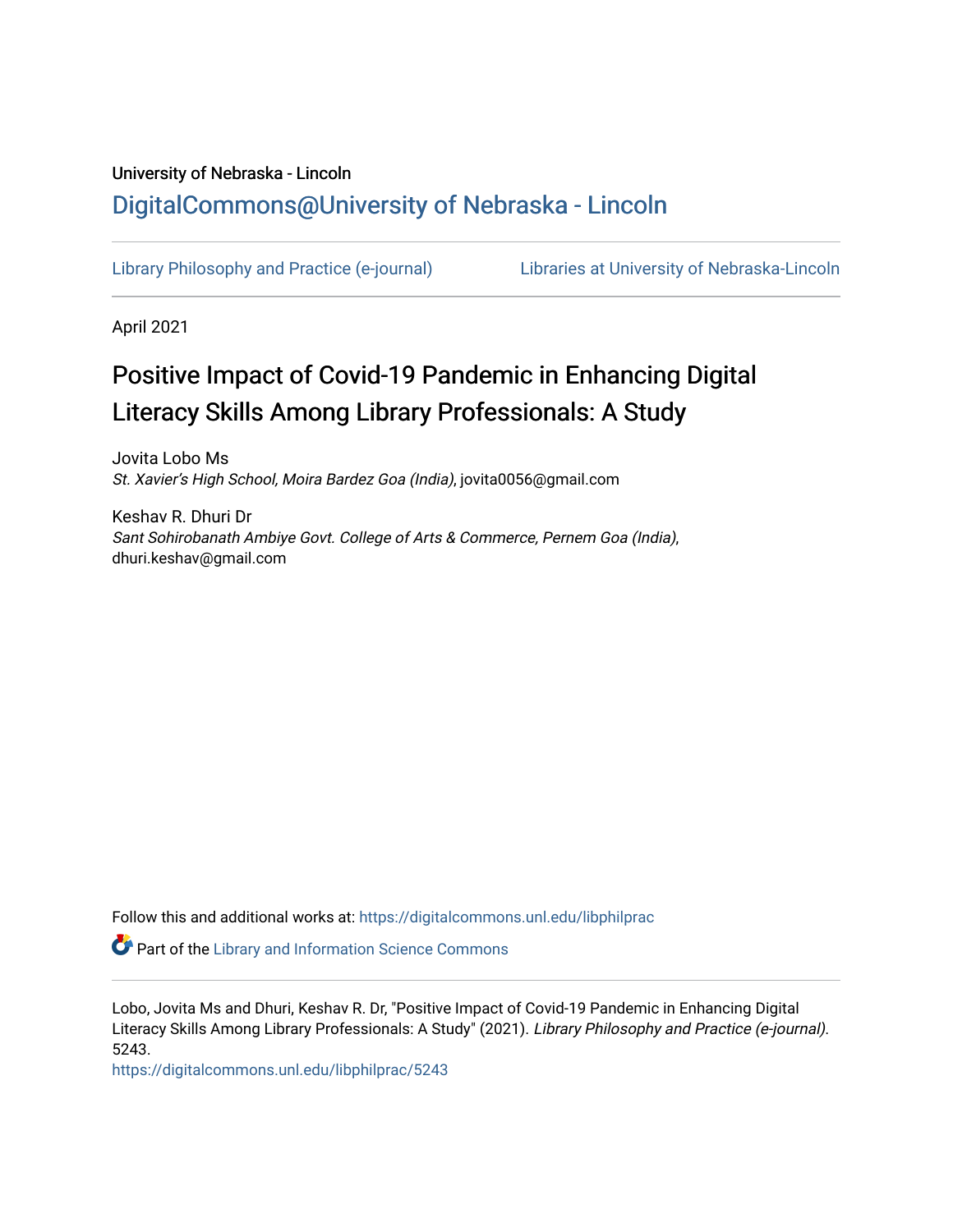# **Positive Impact of Covid-19 Pandemic in Enhancing Digital Literacy Skills Among Library Professionals: A Study**

Ms. Jovita Lobo Librarian St. Xavier's High School, Moira Bardez Goa (India) ORCID:<https://orcid.org/0000-0001-8768-1475> jovita0056@gmail.com

Dr. Keshav Ramesh Dhuri Librarian Sant Sohirobanath Ambiye Govt. College of Arts & Commerce, Pernem Goa (India) ORCID:<https://orcid.org/0000-0002-2013-6090> dhuri.keshav@gmail.com

## **ABSTRACT**

The Corona virus pandemic has dramatically remodeled and transformed the education sector into a digital learning hub due to the closure of educational institutions globally. Possessing adequate digital literacy skills and embracing web-based techniques are the only means to ensure continuity in the process of teaching and learning. The purpose of this paper is to show the positive influence of Covid-19 pandemic in molding librarians into tech savvy library professionals in enhancing their digital knowledge and in upliftment of their IT skills. A structured online questionnaire using Google Forms was used to collect data from the librarians working in academic colleges across Goa. From the study it was found that Covid-19 pandemic period has played a positive role in uplifting the digital and technical knowledge of the library professionals, it has widened the use of various social media platforms in disseminating information to the patrons. The study highlighted that 75% of the librarians acquired digital literacy skills by taking part in the webinars on various topics. This paper also throws light on the importance of having knowledge of E-databases and E-resources in satisfying the needs of the users in the Covid-19 pandemic period.

**KEYWORDS**: Covid-19 pandemic, Digital literacy, Digital knowledge, IT skills, Social networking, Academic colleges, library professionals, Goa, India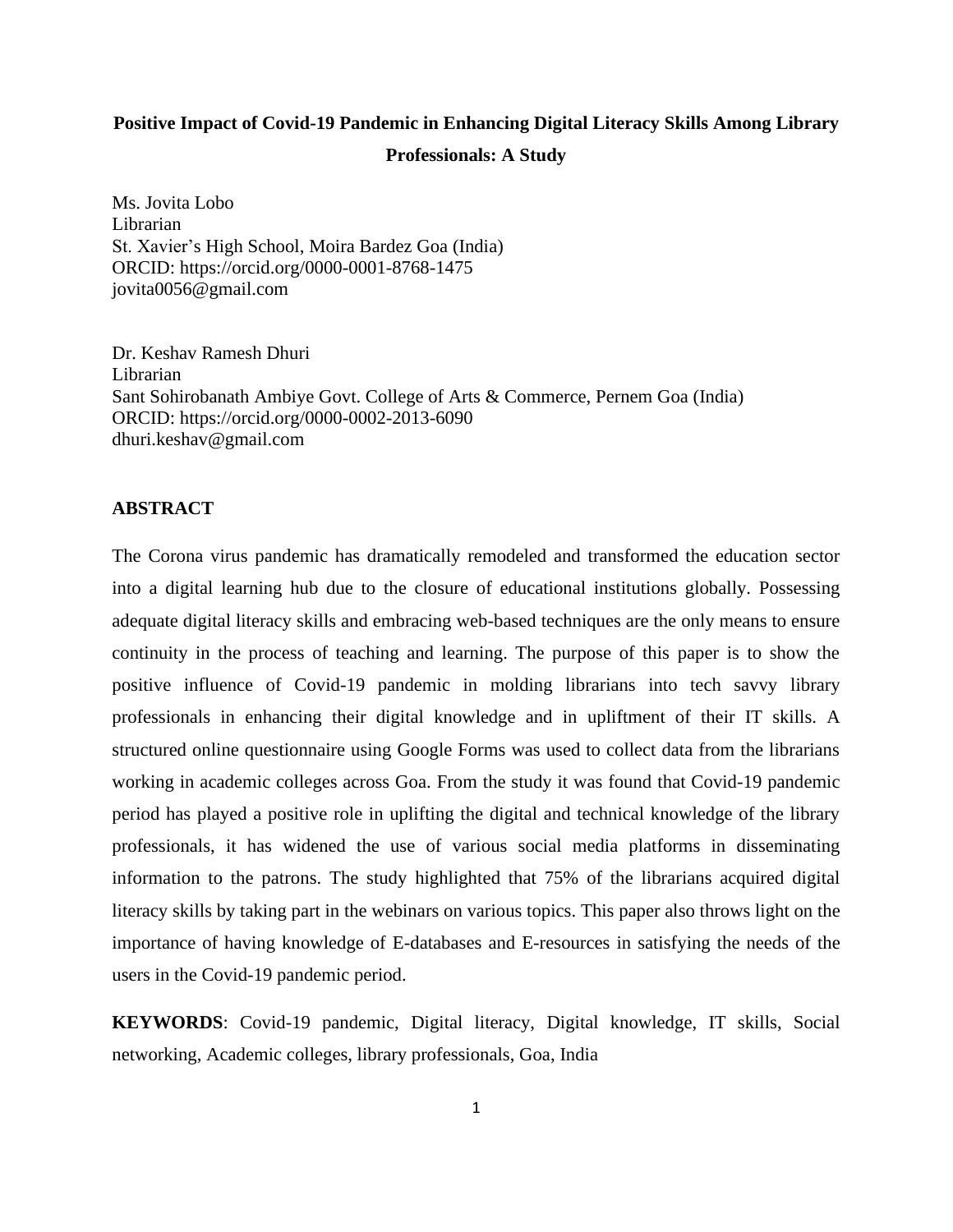## **INTRODUCTION**

Library is considered as the power house of knowledge and library professionals play a great role in attending to the information needs of the users. The intrusion of Covid-19 pandemic has completely turned the world upside-down disrupting the normal way of life. With the closing down of the educational institutions across the globe, the library patrons have been facing great hardships as they are unable to access the library for their information requirements. The pandemic has dramatically remodeled and transformed the education sector into a digital learning hub. Going digital and adapting the latest ICT applications was the only solution to contend with the pandemic situation. The pandemic has given a wide range of opportunities for the librarians to upgrade their digital literacy skills in order to provide the finest services to the library patrons during the Covid-19 pandemic era.

Embracing the advanced technologies and applications is the need of the hour to survive in this digital world. Possessing digital literacy skills is of utmost importance for the library professionals so as to help them to be more equipped for resource sharing, social networking, internet surfing, blogging, hosting webinars and organizing various other online activities in order to connect and interact with the library patrons. It is of vital importance that library professionals thrive to acquire digital knowledge and develop their IT skills in order to improve their overall job performance and fulfill the demands of the library users.

From providing traditional library services to going digital to provide e-services to the library clientele in the covid-19 pandemic and lockdown period, the librarians had to go through a lot of training in order to upgrade their digital literacy skills.

- E-learning platforms such as MOOCs, Swayam, Swayam Prabha, NPTEL, Vidwan, Shodhganga, E-Shodhsindhu, National Digital Library, N-LIST Consortium have benefited the library professionals to learn and enhance their knowledge.
- $\star$  Increasing use of social networking sites like Facebook, Twitter, Instagram, WhatsApp, LinkedIn, YouTube, Telegram to connect and communicate with the patrons.
- $\star$  Apart from social networking sites, conducting webinars on various topics, blogging, updating library website, uploading YouTube videos were some of the approaches adopted in order to keep the users updated about the latest services, trends and practices.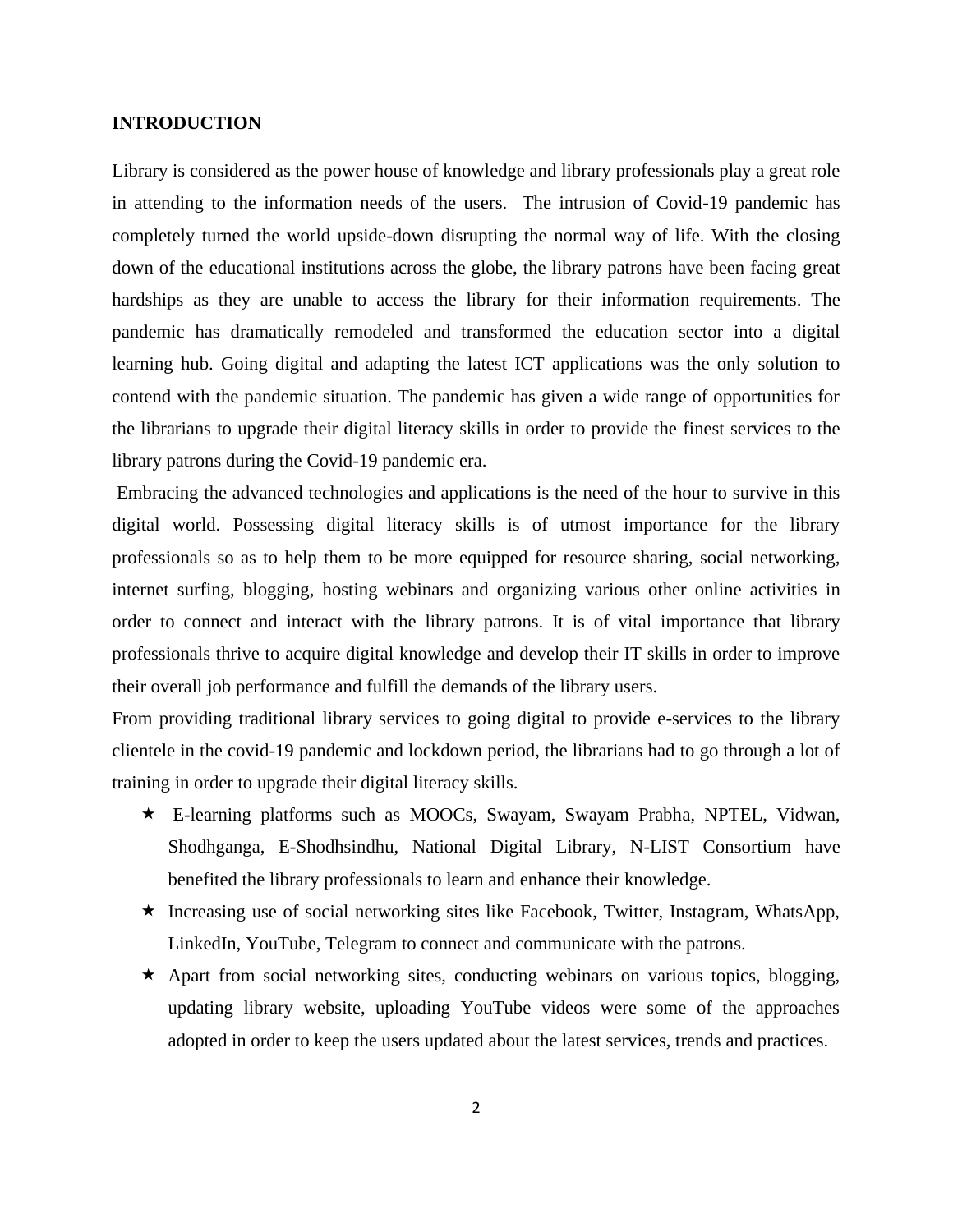$\star$  Educating users about NDLI, Utilizing the library E-resources including N-LIST Eresources in satisfying the information needs of the users, there by leading to excessive use of library E-resources during the pandemic.

Digital literacy is a great tool for advancement especially in the Covid -19 pandemic era. Working, teaching and learning from home was forced upon the society to be safe and avoid the spread of the dangerous life-taking Corona virus. At this crucial period social networking sites created a pathway for communication. It helps the library professionals to develop a collaborative network with the library clientele. Social networking sites have made possible creating, connecting, conversing, contributing and sharing information a much simpler and quicker process. Numerous e-learning platforms , e-databases and e-resources aided in enhancing the knowledge of the librarians who in turn were more efficient in satisfying information seeking behavior of the library patrons. Upgrading digital literacy skills was mandatory for all the library professionals to work efficiently and provide the library services effectively at the time of Covid-19 pandemic where anything and everything was only possible on a digital platform.

#### **LITERATURE REVIEW**

Perrine, (2020) in his research paper mentioned the use of online databases has gone up by 75 percent due to closure of libraries due to COVID-19 pandemic. Furthermore, more than 3000 books were issued from Middletown Township Public Library (MTPL), NJ in a day before its closure that was considered 'highly unusual' due to pandemic.

Brown, (2020) stated in his research study that libraries in the United States of America have closed their physical library buildings and opened their digital doors for their patrons. Moreover, the American Library Association (ALA) has cancelled their annual conference for the first time in 75 years due to COVID-19 pandemic.

Adil, (2020) has emphasized on the new service models and technological implications for libraries during COVID-19 pandemic crisis. The author further suggested that Pakistani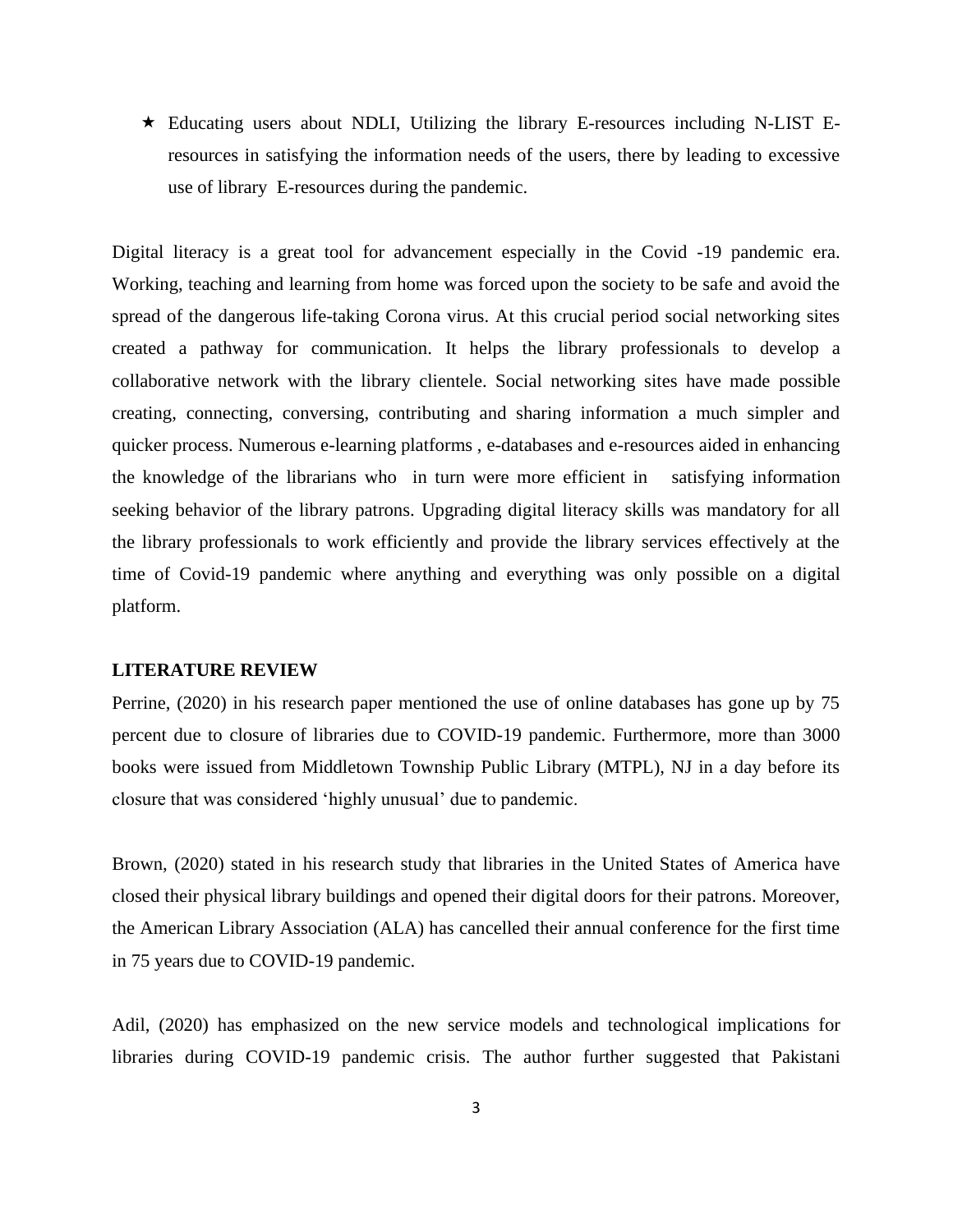librarians should support library users by compiling different list of online e-resources on library websites, delivering online information literacy programs through social media, and developing online institutional repositories and library guides. However, no conclusive research study is available so far pertaining to the university libraries response to COVID-19 pandemic physical closure of the libraries.

Ali & Gatiti, (2020) under their study "The COVID‐19 (Corona virus) Pandemic: Reflections on the Roles of Librarians and Information Professionals" mentioned the major roles of the library professionals during COVID-19 pandemic in relation with Pakistan. The paper explored the role of health science librarians during the pandemic period. The major role of the library professionals was to create awareness through public health education and to provide researchers and students with library facilities. The main aim of the professionals was to create awareness on public health, to support the researchers, students and faculty of the university and to provide core services to the users in this crisis

Shaikh, (2019) in his article titled "Application of Information and Communication Technology in Libraries: Prospects and Challenges' highlighted the important role of libraries while providing services provided to users in different forms. The role played by ICT in today's world in disseminating quality information to its users. This research paper mentioned the various challenges and the current developments in the field of technology in libraries and also said to provide training opportunities to the library professionals.

Bhati & Kumar, (2020) in their research paper "Role of Library Professionals in a Pandemic Situation Like COVID-19´described the different roles played by librarians during COVID 19 pandemic. The study identified various digital platforms available around the globe. The study also promoted the use of various social media networks available for librarians. It mentioned that librarians can help the entire community in quest for scholarly content. The main role of the library professionals is to map down the information as required by the patrons of the library and should act as disseminator of the knowledge. The librarians should show their expertise in using different ICT platforms. Librarians can make available different E-contents, information links,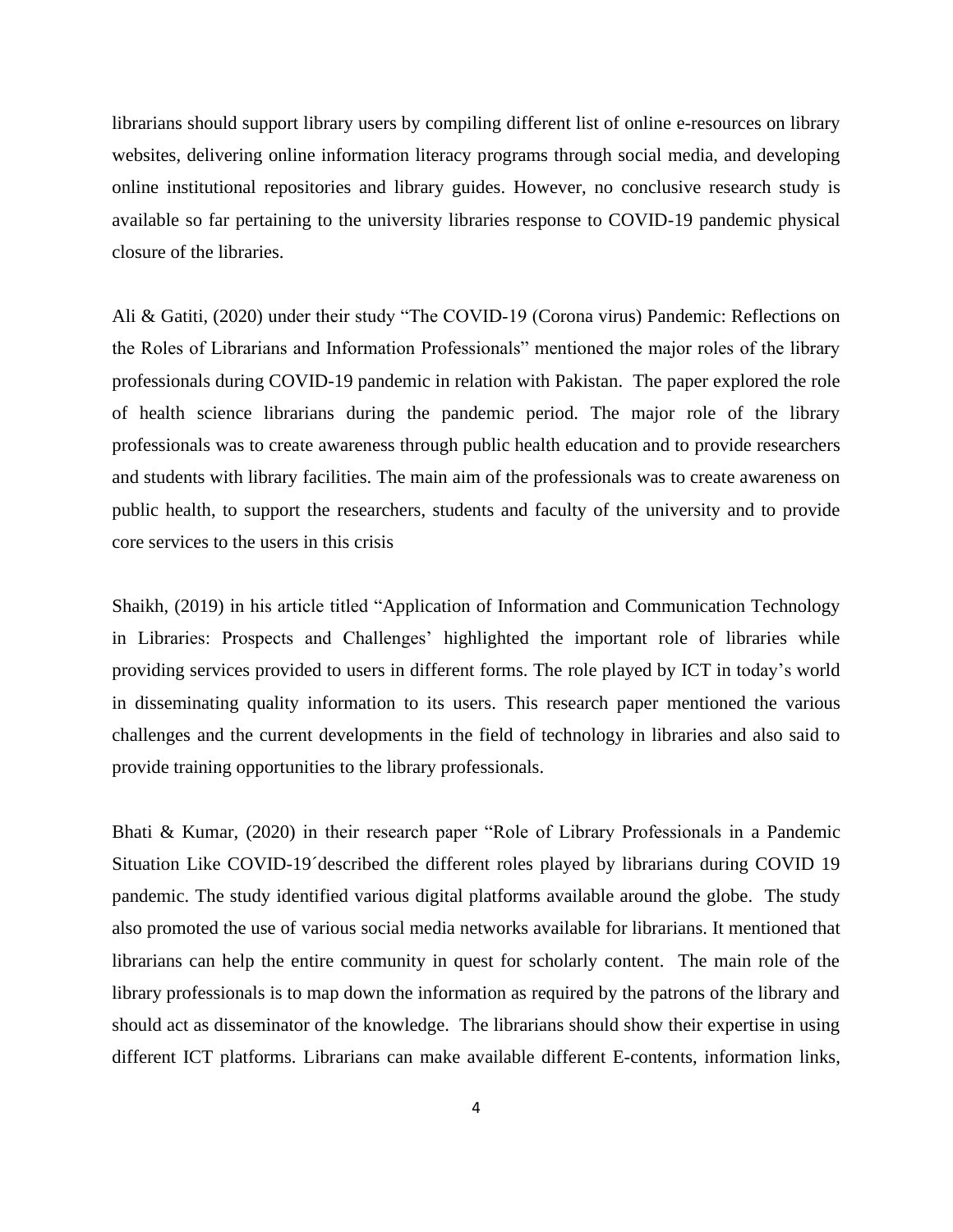their commitment to customer service. This paper helps the Library Professionals to improve their skill set as per the difficult conditions & serve the information like a dependable citizen of the country.

Patil & Chingath, (2020) in their paper "Use of Social Networking Sites by Karnatakites for Finding Information Regarding COVID-19 - An Investigation" focused on using the social networking sites for obtaining information regarding COVID-19 pandemic. A survey on web platform was carried out and data was collected from the targeted participants for the study. The research paper found out that most of the targeted participants were using social media platforms like WhatsApp, YouTube, and Facebook. Majority of the respondents (48.8%) agreed that the information available on SNSs regarding COVID-19was very informative and up to date. The study also reported that the most of respondents found the use of social networking sites very helpful in finding important information regarding the COVID-19 pandemic. The research study is first of its kind to explore the use of SNSs among the Karnatakites for finding information regarding the COVID-19 pandemic outbreak.

### **SCOPE OF THE STUDY**

The study aims to understand the positive influence of Covid-19 pandemic on the library professionals in enhancing their digital literacy skills. It focuses on acknowledging the digital literacy skills acquired by the librarians during the pandemic and how it has aided it providing services to the library patrons. The study was limited to 16 academic college librarians across Goa.

## **OBJECTIVES OF THE STUDY**

- 1. To identify the types of digital literacy skills acquired by the librarians professionals.
- 2. To ascertain the importance of possessing digital literacy skills in the present Covid-19 era.
- 3. To find out the usefulness of various social media networking sites in enhancing service delivery during the pandemic.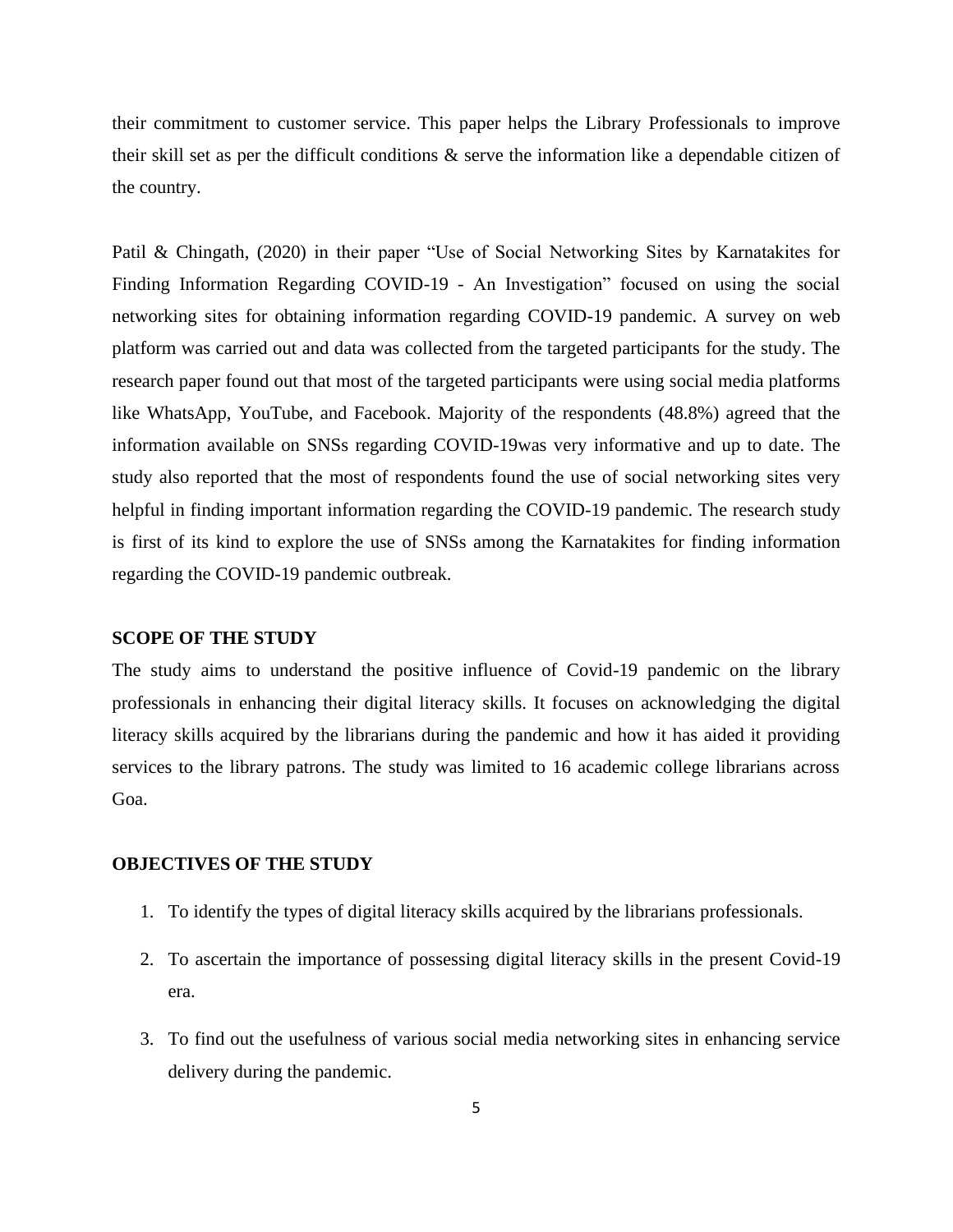4. To determine the positive impact of Covid-19 pandemic in the overall development of digital literacy skills among the librarians.

# **RESEARCH METHODOLOGY**

A structured online questionnaire prepared using Google Forms was used to collect the data from the library professionals working in academic college libraries in across Goa. The online questionnaire was sent to 16 librarians across the state of Goa in the month of January 2021. All the 16 college librarians actively contributed in providing the data. The data collected has been analyzed and presented using frequency tables and percentages.

# **DATA ANALYSIS AND INTERPRETATION**

| <b>Classification</b>            | <b>No. of Respondents</b> | Percentage |  |
|----------------------------------|---------------------------|------------|--|
| Social Networking                | 8                         | 50%        |  |
| Web Conferencing                 | 02                        | 12.5%      |  |
| <b>Internet Research Skills</b>  | 16                        | 100%       |  |
| <b>Electronic Mailing</b>        | 16                        | 100%       |  |
| <b>Creating Educative Videos</b> | $\overline{7}$            | 43.75%     |  |
| <b>Blogging</b>                  | 10                        | 62.5%      |  |
| Website designing                | 10                        | 62.5%      |  |
| Designing Web OPAC               | 6                         | 37.5%      |  |
| <b>Computer Literacy</b>         | 16                        | 100%       |  |
| Mobile Phone knowledge           | 13                        | 81.25%     |  |

**Table No. 1: Digital Literacy Skills possessed prior to Covid-19 Pandemic:**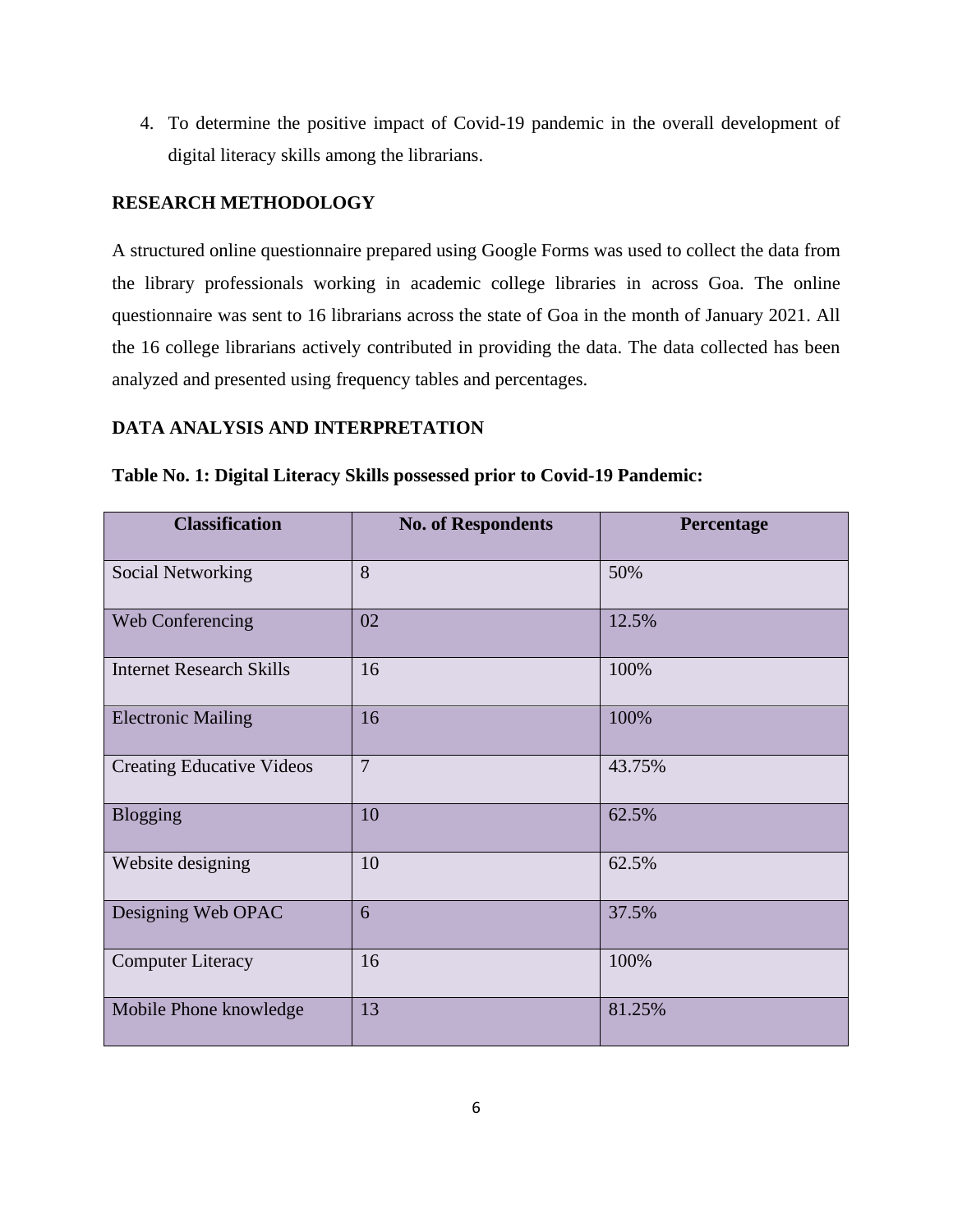Table No. 1 depicts the digital literacy skills possessed by the librarians prior to Covid-19 Pandemic. Internet research skills, electronic mailing and computer literacy showed the majority i.e 100%, mobile phone literacy got 81.25% followed by Social networking which is 50% of responses while web conferencing showed the least i.e. 12.5%. From the table we can conclude that librarians had adequate knowledge about few digital literacy skills such as, conducting internet research, electronic mailing and computer literacy. social networking sites and web conferencing was not much preferred prior to Covid-19 pandemic and most of the librarians were unaware about the various web applications available to conduct web conferences.

| <b>Classification</b>            | <b>No. of Respondents</b> | Percentage |
|----------------------------------|---------------------------|------------|
| <b>Social Networking</b>         | 16                        | 100%       |
| <b>Web Conferencing</b>          | 16                        | 100%       |
| <b>Internet Research Skills</b>  | 16                        | 100%       |
| <b>Electronic Mailing</b>        | 16                        | 100%       |
| <b>Creating Educative Videos</b> | 14                        | 87.5%      |
| <b>Blogging</b>                  | 13                        | 81.25%     |
| Website designing                | 14                        | 87.5%      |
| Designing Web OPAC               | 8                         | 50%        |
| <b>Computer Literacy</b>         | 16                        | 100%       |
| Mobile Phone Knowledge           | 16                        | 100%       |

**Table No. 2: Digital literacy skills acquired during Covid-19 Pandemic period:**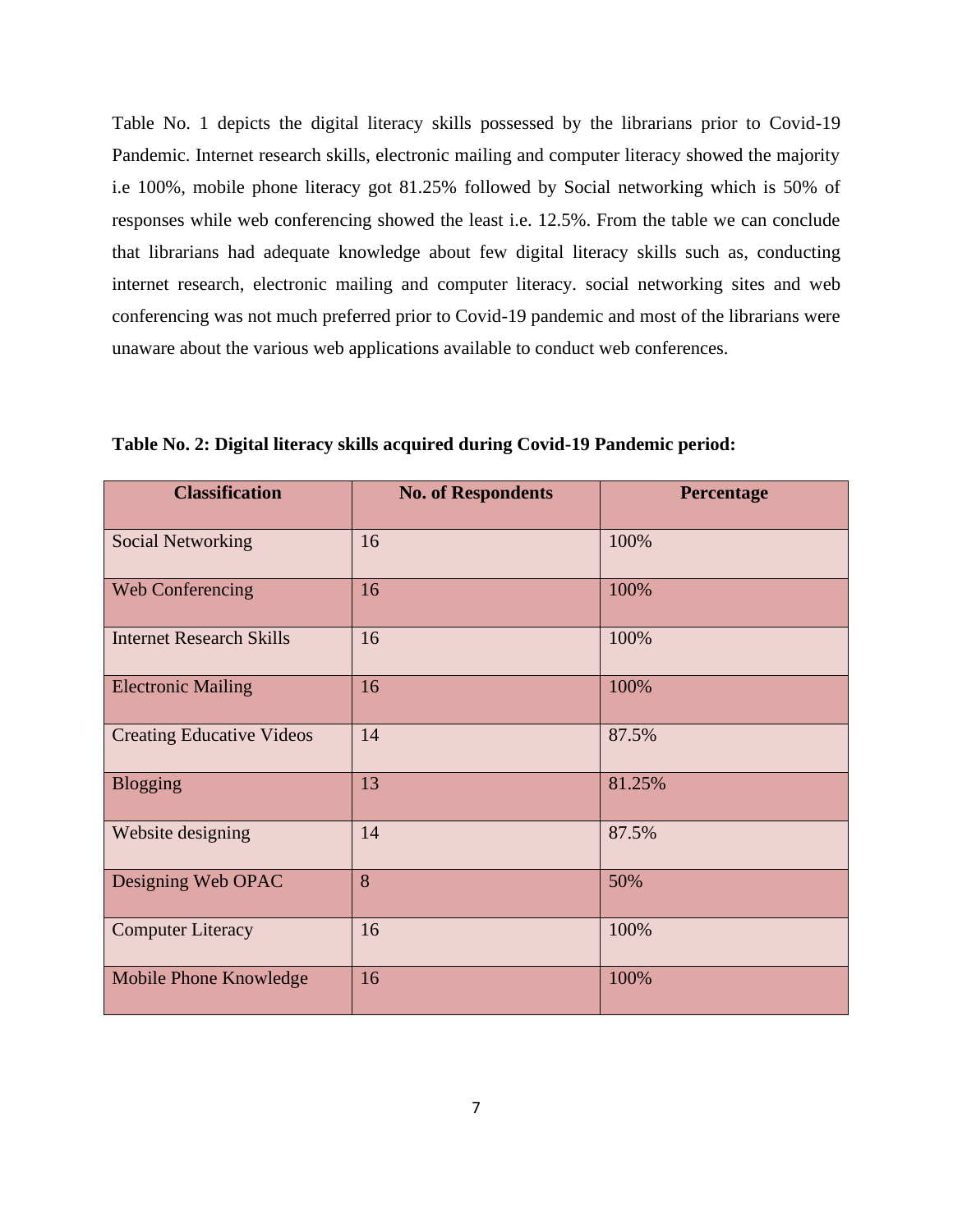Table No. 2 indicates the various digital literacy skills acquired by the librarians during Covid-19 pandemic period. It is seen that social networking, web conferencing, internet research skills, electronic mailing, computer literacy and mobile phone literacy got 100% response, creating educative videos, website designing, 81.25% of the librarians acquired the knowledge about blogging and designing web OPAC shows 50% response. It clearly shows that all the librarians have upgraded and developed their digital literacy skills to adapt to the Covid-19 pandemic situation and to help and provide to the needs of the library clientele.

| <b>Classification</b>                 | <b>No. of Respondents</b> | Percentage |
|---------------------------------------|---------------------------|------------|
| By trial and error                    | $\overline{0}$            | 0%         |
| from<br>Support<br>colleagues/friends | $\overline{3}$            | 18.75%     |
| Formal training                       |                           | 6.25%      |
| By participating in webinars          | 12                        | 75%        |

**Table No. 3: Acquisition of Digital Literacy Skills during Covid-19 Pandemic.** 

Acquiring digital literacy skills to survive and serve the library users in the digital world is of vital importance. Table No. 3 indicates the modes of acquisition of digital literacy skills during Covid-19 pandemic. It was learnt that webinars played a crucial role in educating the librarians. Majority i.e 75% of the librarians acquired digital literacy skills by taking part in the webinars on various topics. 18.75% of the librarians got support from colleagues and friends while the least i.e only 1 librarian (6.25%) said that formal training is the best to acquire digital literacy skills.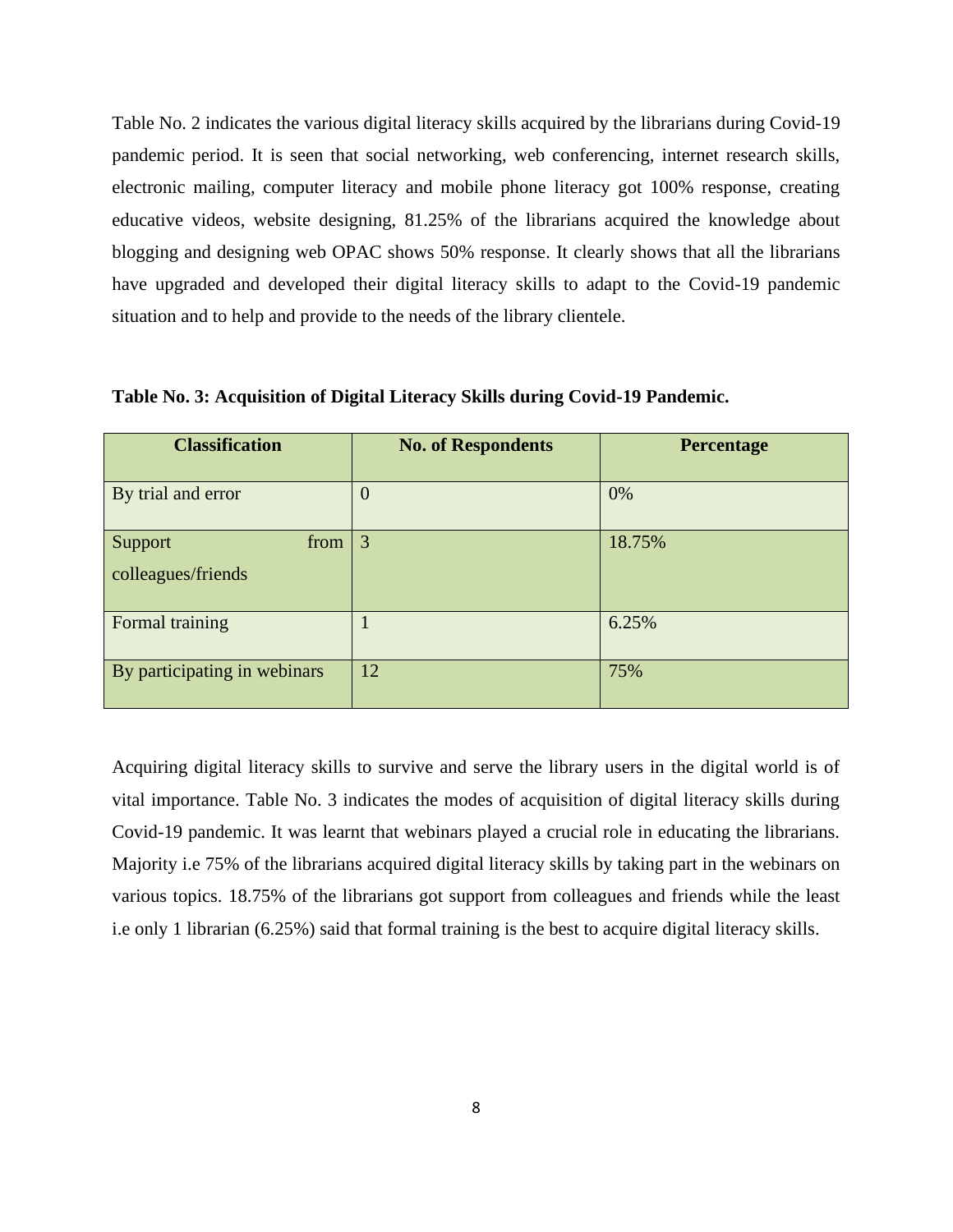| <b>Classification</b>            | <b>No. of Respondents</b> | <b>Percentage</b> |
|----------------------------------|---------------------------|-------------------|
| Marketing of library services    | 12                        | 75%               |
| Dissemination of information     | -14                       | 87.5%             |
| Virtual reference service        | 11                        | 68.75%            |
| Communicating with users         | 13                        | 81.25%            |
| <b>Providing Library updates</b> | 12                        | 75%               |

**Table No. 4: Vital role of social media networking sites**

Social networking sites play a vital role in rendering information services especially during the Covid-19 pandemic era. The above table no. 4 depicts the vital role of social networking sites in the time of the pandemic. It is seen that majority i.e. 87.5 of the librarians say that social networking sites aid in dissemination of information to the library patrons, followed by 81.25% for communicating with the users, marketing of library services and providing library updates showed 75% response.

**Table No. 5: Most preferred social networking site** 

| <b>Classification</b> | <b>No. of Respondents</b> | Percentage |
|-----------------------|---------------------------|------------|
| Facebook              | 9                         | 56.25%     |
| WhatsApp              | 16                        | 100%       |
| Instagram             | 3                         | 18.75%     |
| LinkedIn              | $\overline{4}$            | 25%        |
| YouTube               | 11                        | 68.75%     |
| Twitter               | $\overline{2}$            | 12.5%      |
| Telegram              | $\overline{2}$            | 12.5%      |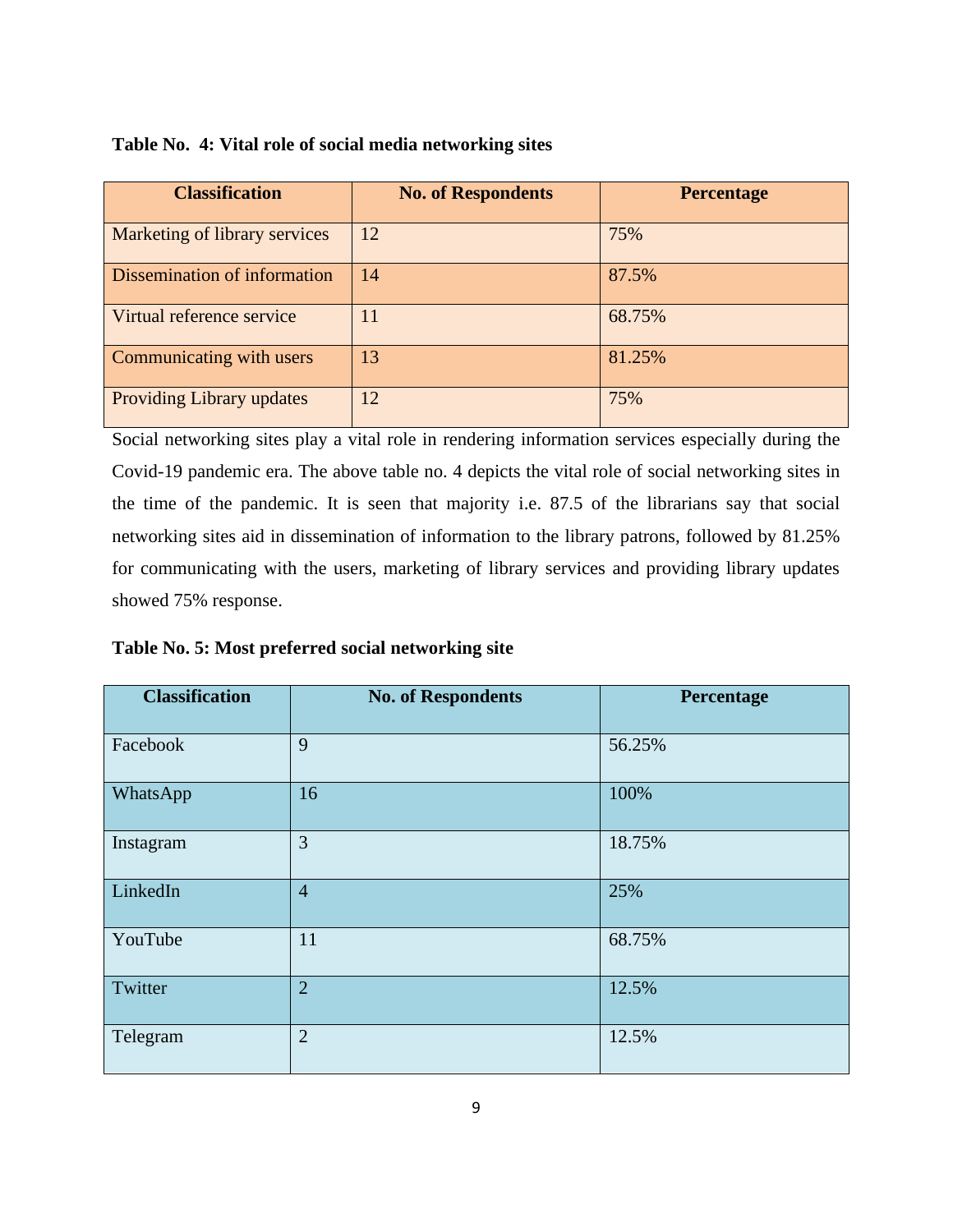Table No. 5 shows the various social networking sites mostly preferred by the librarians in connecting with the library users during the Covid-19 pandemic. It is clearly seen that WhatsApp is used by all the 16 librarians, followed by 68.75% for YouTube and the least preferred are Twitter and Telegram by 12.5% of the librarians.

**Table No. 6: Social media platforms have widely helped in the delivery of library services and in improving knowledge of the users-**

| <b>Classification</b>   | <b>No. of Respondents</b> | Percentage |
|-------------------------|---------------------------|------------|
| <b>Completely Agree</b> | 10                        | 62.5%      |
| Mostly agree            | $\overline{4}$            | 25%        |
| Somewhat agree          | $\overline{2}$            | 12.5%      |
| Somewhat disagree       | $\overline{0}$            | 0%         |
| Mostly disagree         | $\overline{0}$            | 0%         |
| Completely disagree     | $\boldsymbol{0}$          | 0%         |

The above Table No.6 indicates the librarians' view on the statement which says "social media platforms have widely helped in the delivery of library services and in improving knowledge of the users". Majority of the librarian's i.e. 62.5% of the librarians completely agreed to the statement. Social media networking sites not only helped in connecting with the library users but it has played a great role in educating the users through virtual conferencing, uploading videos on YouTube, etc. Social networking sites help widely in dissemination of information in an orderly and speedy way thereby saving time and energy.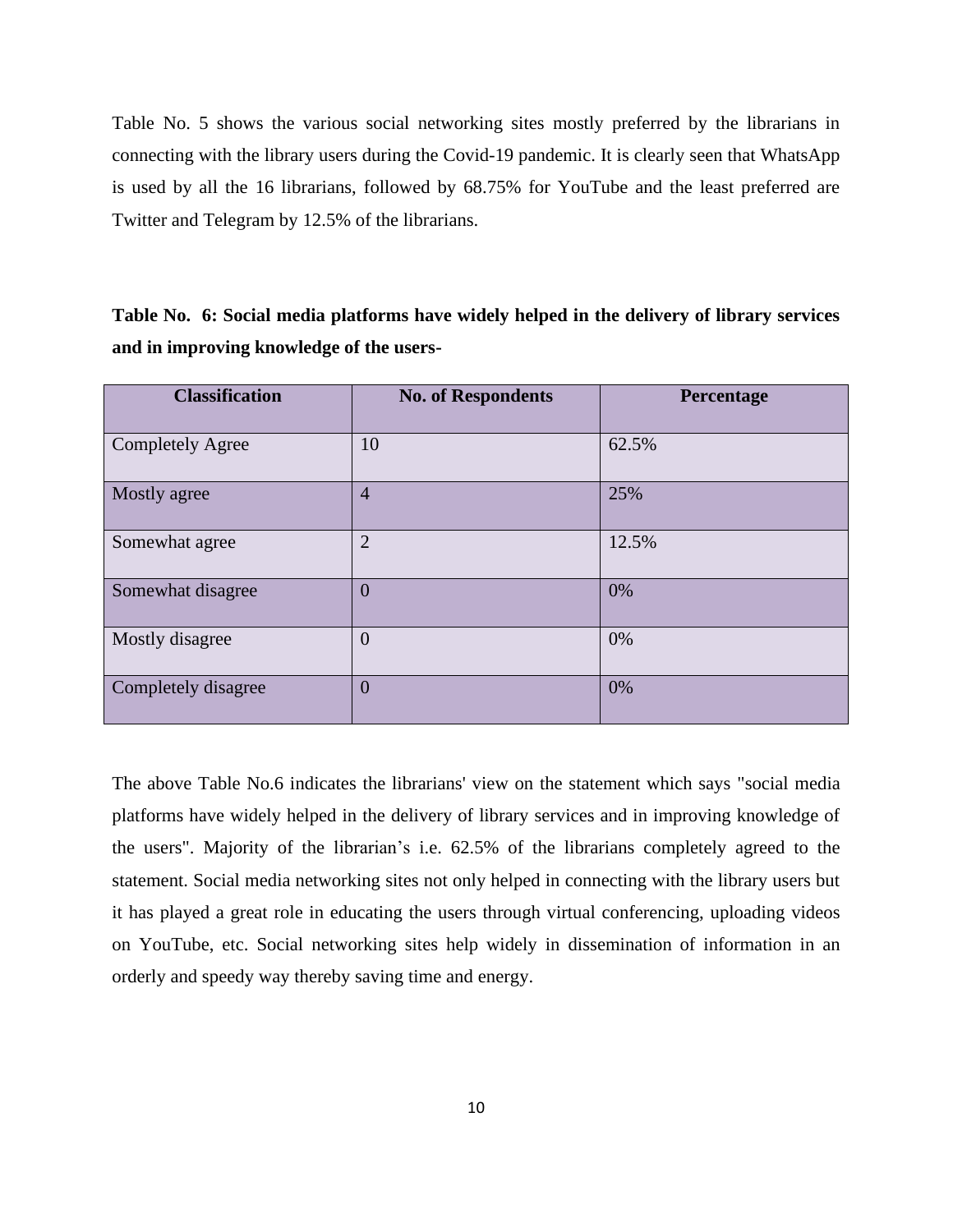| <b>Classification</b>           | <b>No. of Respondents</b> | Percentage |
|---------------------------------|---------------------------|------------|
| Swayam                          | $\overline{4}$            | 25%        |
| <b>UG/PG MOOCs</b>              | $\overline{1}$            | 6.25%      |
| e-PG Pathshala                  | $\overline{7}$            | 43.75%     |
| Swayam Prabha                   | $\overline{4}$            | 25%        |
| <b>National Digital Library</b> | 16                        | 100%       |
| N-LIST consortium               | 11                        | 68.75%     |
| Shodhganga                      | 3                         | 18.75%     |
| E-shodh Sindhu                  | $\overline{2}$            | 12.5%      |

**Table No. 7: Widely preferred e-learning platform during Covid-19 pandemic**

Covid-19 pandemic induced most of the educational institutions to shutdown. Seminars, workshops, training programs could not be conducted for the library professionals during this period. At this crucial point of time e-learning platforms provided a helpful hand for the librarians to gain and provide knowledge to others. The above table No. 7 depicts the most widely preferred e-learning platforms during Covid-19 pandemic National Digital Library was preferred by all the librarians under the study as it offers a number of E-resources in various categories, followed by the N-LIST consortium 68.75%, the least preferred was the UG/PG MOOCs platforms.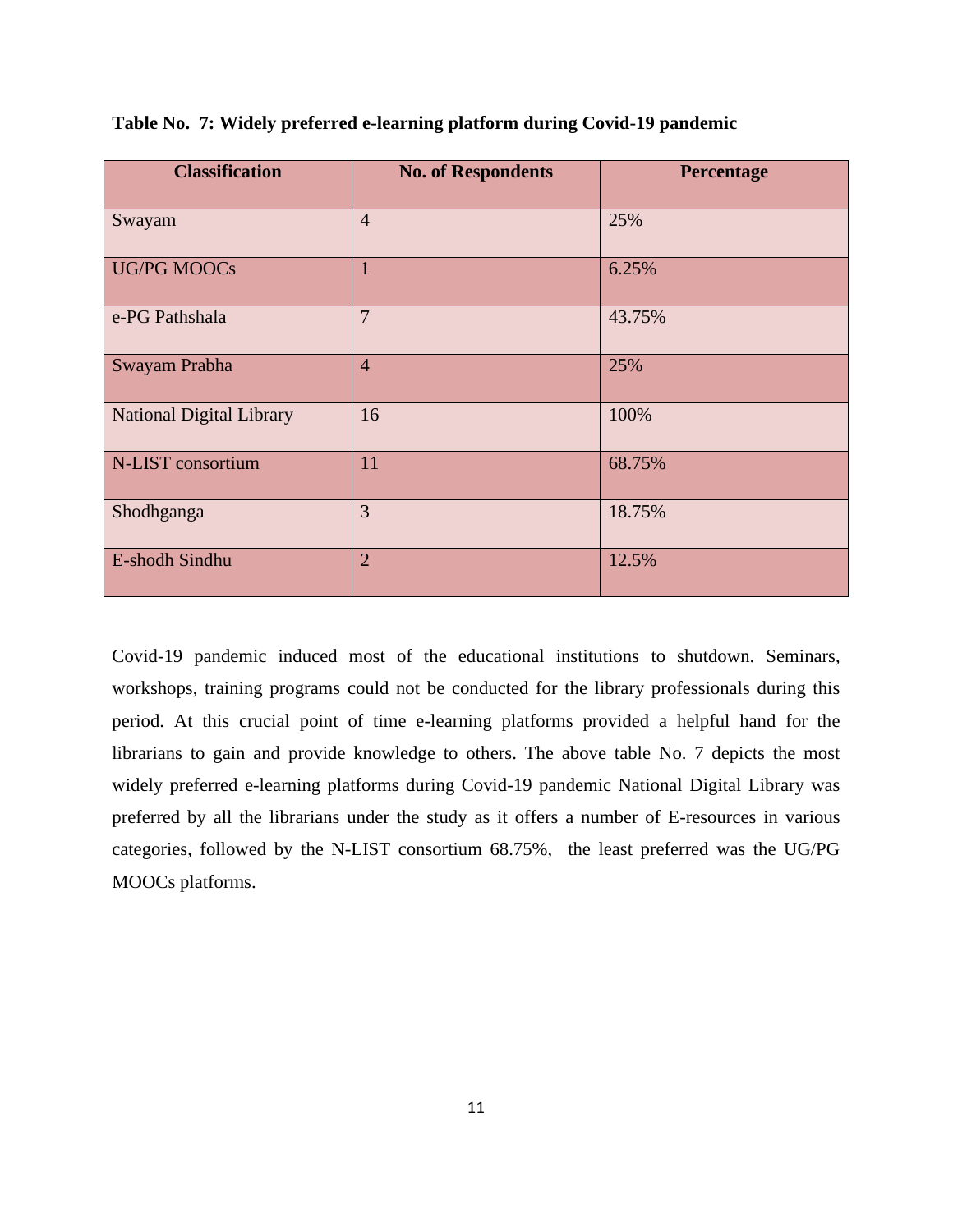| <b>Classification</b>  | <b>No. of Respondents</b> | <b>Percentage</b> |
|------------------------|---------------------------|-------------------|
| <b>Google Meet</b>     | 16                        | 100%              |
| Go To Meeting          | 9                         | 56.25%            |
| <b>Microsoft Team</b>  | 14                        | 87.5%             |
| <b>CISCO WebEx</b>     | 11                        | 68.75%            |
| Zoom                   | 15                        | 93.75%            |
| <b>Google Hangouts</b> | 5                         | 31.25%            |

**Table No. 8: Knowledge about various virtual conferencing platforms**

Table No. 8 depicts the librarian's knowledge about various virtual conferencing platforms. From the study it was clear that 100% of the librarians had the knowledge of Google Meet and it was the most preferred platform to conduct webinars for the students, followed by 93.75% for Zoom. The least number of librarian's i.e 31.25 % had the knowledge about Google Hangouts.

| Table No. 9: Influence of digital literacy skills in delivering library services during Covid- |  |  |
|------------------------------------------------------------------------------------------------|--|--|
| 19 pandemic                                                                                    |  |  |

| <b>Classification</b> | <b>No of Respondents</b> | Percentage |
|-----------------------|--------------------------|------------|
| Highly positive       | 11                       | 68.75%     |
| Positive              | 3                        | 18.75%     |
| Insignificant         | $\overline{2}$           | 12.5%      |
| Negative              | $\overline{0}$           | 0%         |
| Highly negative       | $\overline{0}$           | 0%         |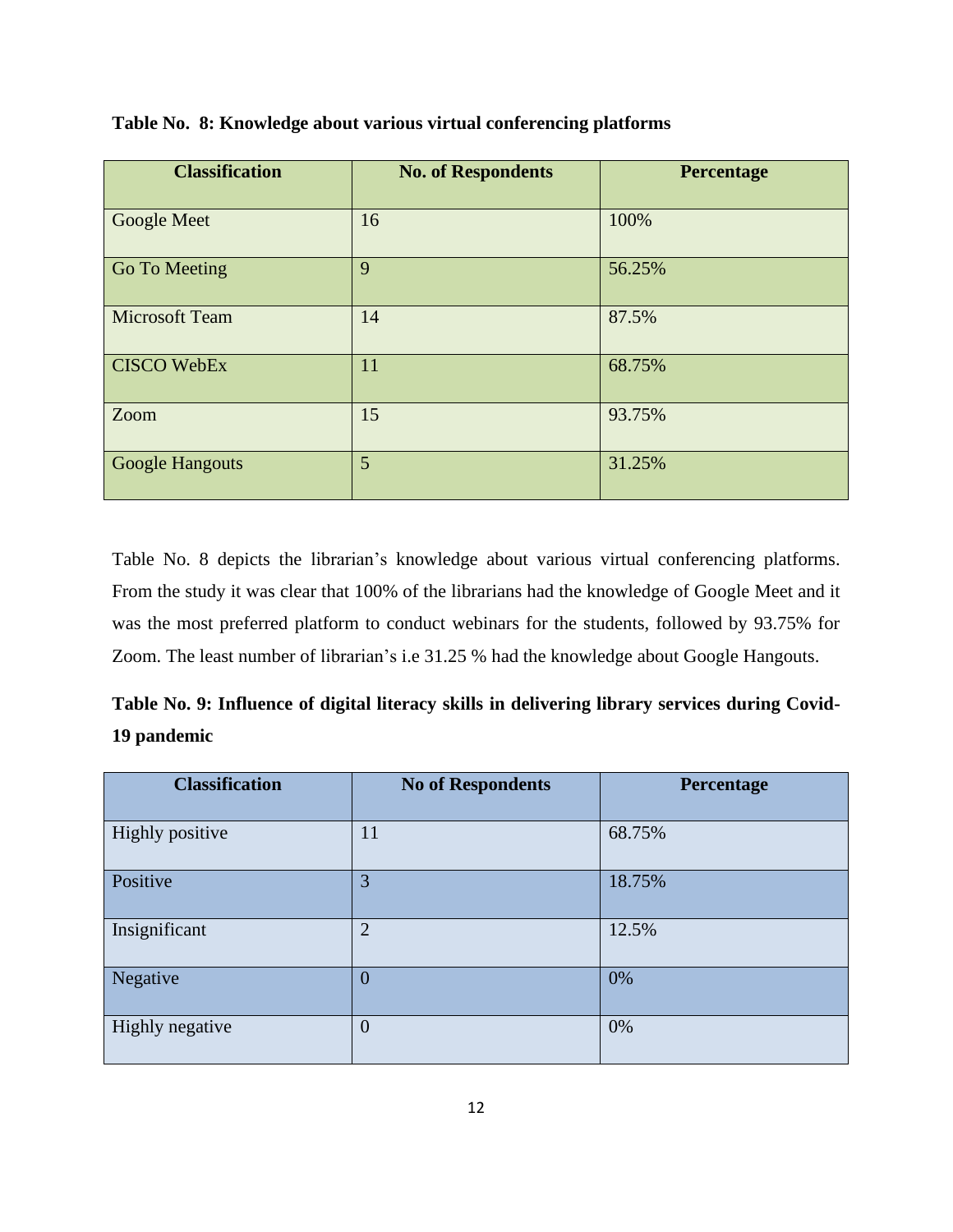Table no. 9 indicates the influence of digital literacy skills in delivering library services during Covid-19 pandemic period. Most of the librarian's i.e. 68.75% showed highly positive response. This means that possessing digital literacy skills in the digital era especially during the Covid-19 pandemic time played a significant role in delivering library services to the library patrons. Having digital knowledge and adequate IT skills makes one capable to cope with any situation, connect and provide services there by satisfying the needs of the library patrons.

# **Table No. 10: Challenges/Problems faced during Covid-19 pandemic in delivering services to the users**

| <b>Classification</b>                                 | <b>No. of Respondents</b> | <b>Percentage</b> |
|-------------------------------------------------------|---------------------------|-------------------|
| Inadequate training for using<br>digital applications | 9                         | 56.25%            |
| Poor IT skills                                        | 5                         | 31.25%            |
| Lack of ICT infrastructure                            | 6                         | 37.5%             |
| internet<br>Interrupted<br>connectivity               | 14                        | 87.5%             |
| Lack of digital gadgets                               | 6                         | 37.5%             |

The above table No.10 indicates that interrupted internet connectivity (87.5%) and inadequate training for using digital applications (56.25%) are the two main problems faced by the librarians in delivering services to the users. Proper internet connectivity is very important for connecting with the users, dissemination of information is possible in a smooth and speedy manner without any disruption. The librarians should be well trained with the advanced web technologies and applications to provide adequate services to the library patrons.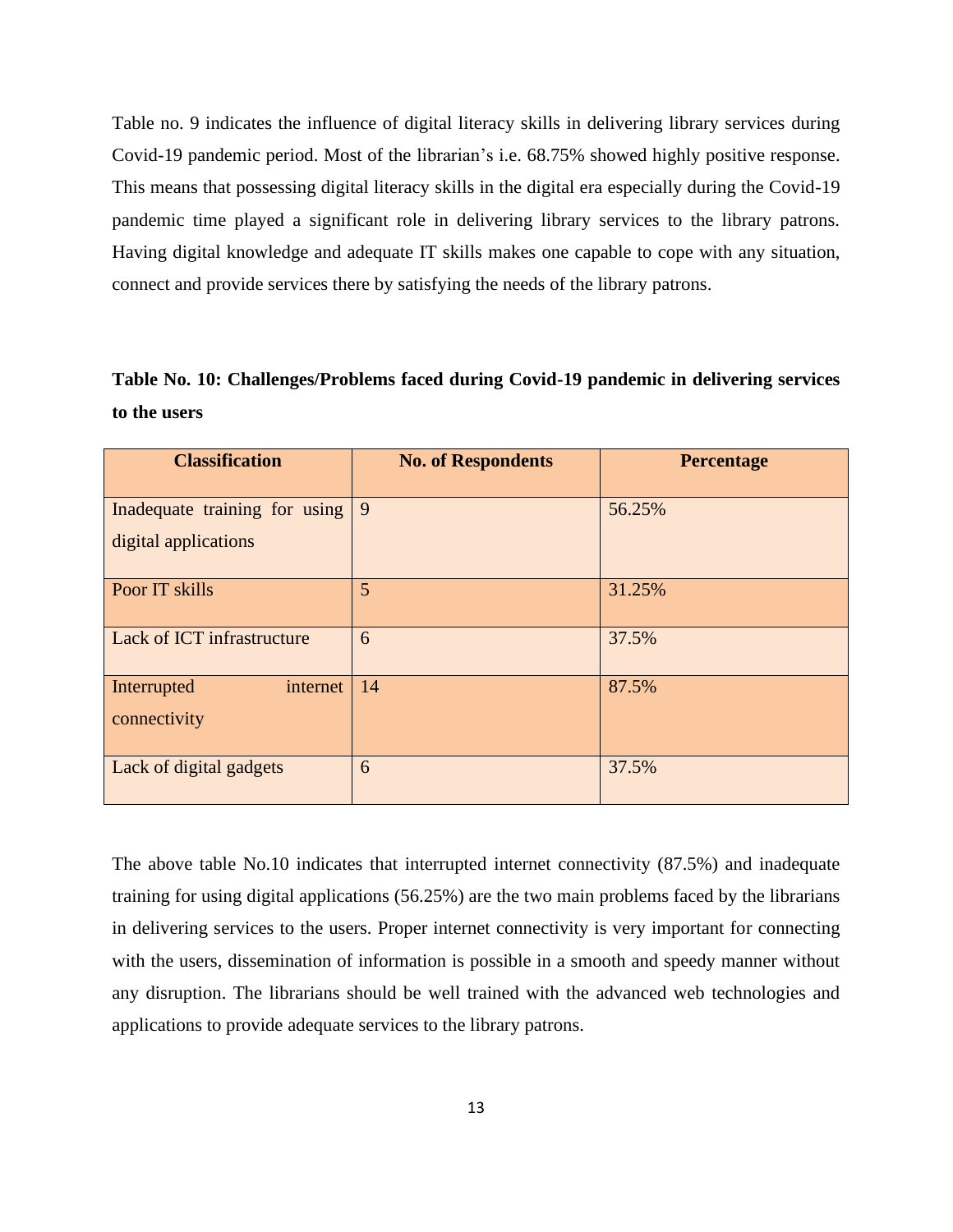| <b>Classification</b>                                            | No. of respondents | Percentage |
|------------------------------------------------------------------|--------------------|------------|
| Improved tech-savvy skills                                       | 16                 | 100%       |
| Upgraded digital knowledge                                       | 16                 | 100%       |
| Explosure to various e-resources                                 | 14                 | 87.5%      |
| e-learning<br>about<br>Awareness<br>platforms                    | 13                 | 81.25%     |
| Communicating<br>through<br>virtual<br>conferencing applications | 16                 | 100%       |
| Wider use of social networking<br>sites                          | 16                 | 100%       |

#### **Table No. 11: Positive influence of Covid-19 pandemic**

Table no. 11 indicates the positive influence of Covid-19 pandemic on the librarians. It is noticed that Covid-19 pandemic situation has forced the librarians to upgrade their knowledge on various digital technologies and web applications so as to achieve their job goals. From the study it was learnt that due to Covid-19 pandemic 100% of the librarians improved their tech savvy skills, upgraded their digital knowledge, gaining knowledge about various virtual conferencing applications and communicating with the students via virtual conferencing applications was possible, the situation also led to wider use of social networking sites to interact with the users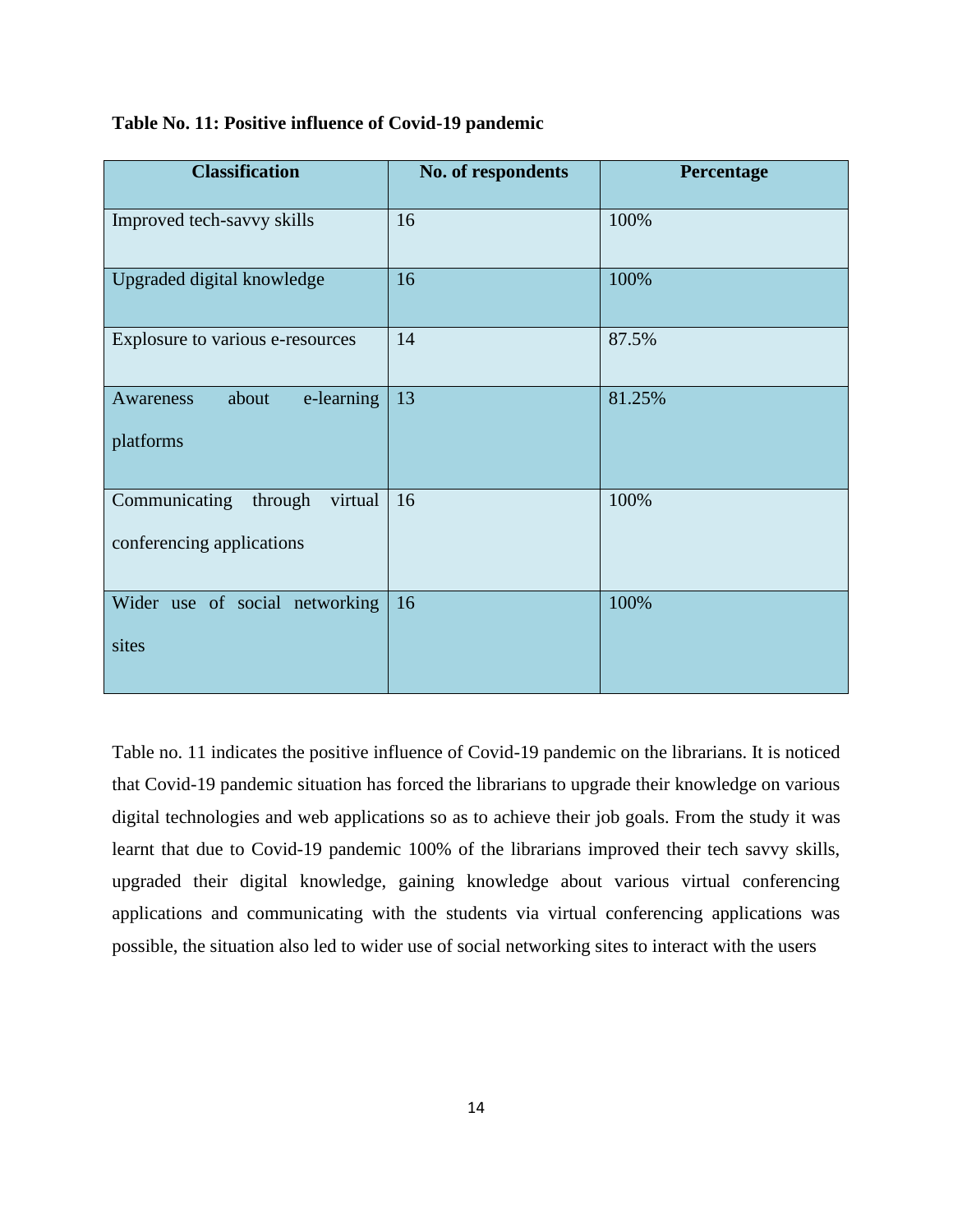| <b>Classification</b>    | <b>No. of Respondents</b> | Percentage |
|--------------------------|---------------------------|------------|
| <b>Strongly Agree</b>    | 11                        | 68.75%     |
| Agree                    | $\overline{4}$            | 25%        |
| Neutral                  | $\mathbf{1}$              | 6.25%      |
| Disagree                 | $\overline{0}$            | 0%         |
| <b>Strongly Disagree</b> | $\boldsymbol{0}$          | 0%         |

| Table No. 12: Covid-19 pandemic has benefitted in uplifting digital literacy skills |  |  |  |
|-------------------------------------------------------------------------------------|--|--|--|
|                                                                                     |  |  |  |

In the above table no. 12 it is clearly seen that Majority i.e 68.75% of the librarians strongly agreed to the point that Covid-19 pandemic has benefited in uplifting their digital literacy skills.

# **FINDINGS**

- 1. Most of the library professionals have upgraded and procured several digital literacy skills such as social networking, web conferencing, internet research skills, electronic mailing, computer literacy and mobile phone literacy during the Covid-19 pandemic period.
- 2. Webinars played a significant role in intensifying education. It made Learning and communicating substantially more interesting.
- 3. Social networking sites widely benefitted to create, connect, converse, contribute and disseminate information to the library clientele.
- 4. National Digital Library and N-LIST consortium were the two widely used e-learning platforms at the time of Covid-19 pandemic.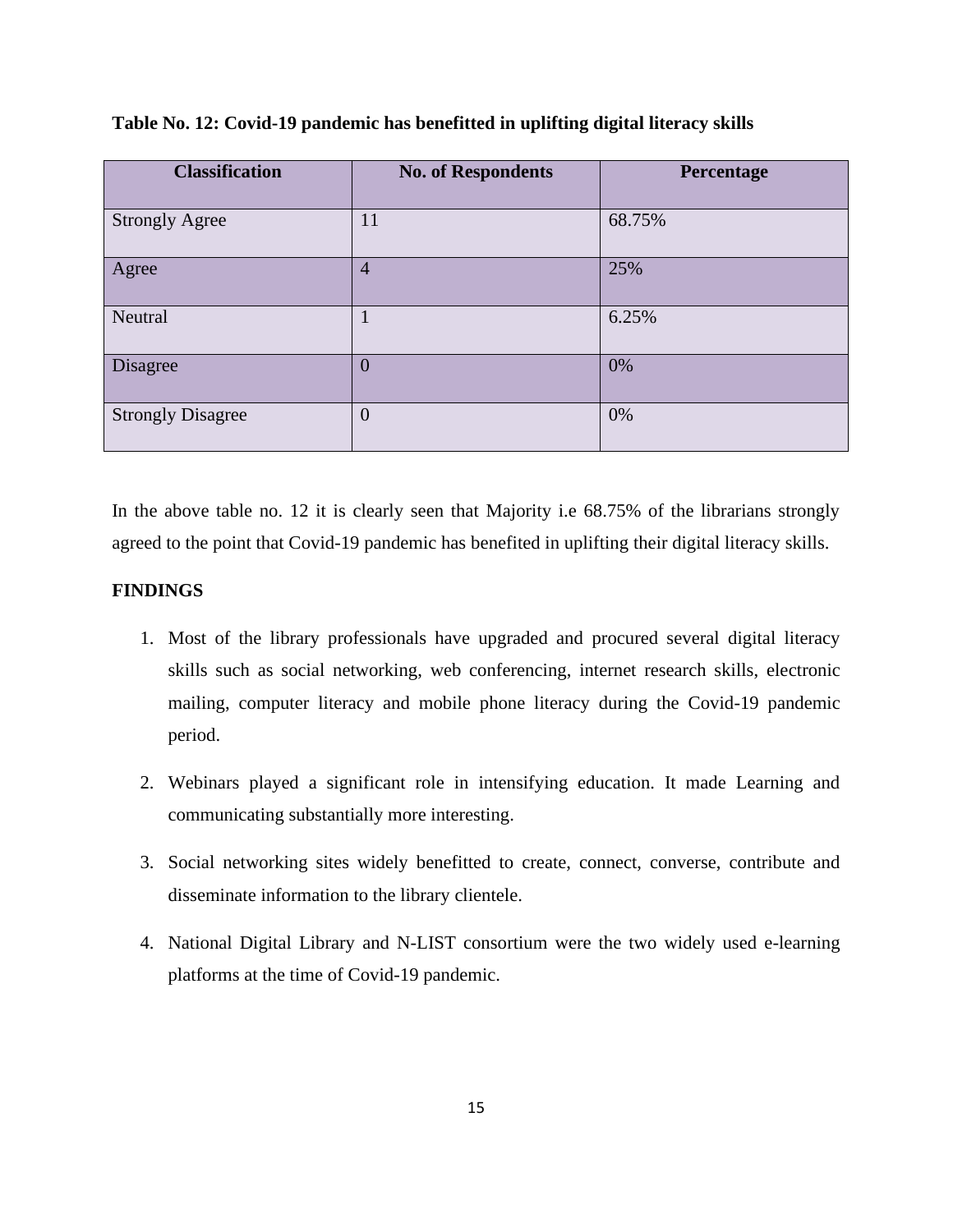- 5. From the study it was clear that 100% of the librarians had the knowledge of Google Meet and it was the most preferred platform to conduct webinars for the students, followed by 93.75% for Zoom.
- 6. The major problem faced by librarians was with internet connectivity. Improper internet connectivity was the major barrier for smooth flow of library services.
- 7. The pandemic era made possible for the librarians to enhance their digital knowledge and molded them into tech savvy library professionals.

### **SUGGESTIONS**

- 1. The authorities should take instant initiatives to improve the internet connectivity as this is one of the main hurdles in accessing e-resources and providing it to the users.
- 2. The librarians also should recommend to the management to increase budget of the libraries to provide quality electronic resources to its users. Libraries should think of investing in new technological infrastructure so that they can serve users on online setup.
- 3. Webinars proved to be very beneficial to the education sector during Covid-19 pandemic period and it should be continued even after recuperating from the pandemic.
- 4. Library professionals should be proficient, possessing up-to-date knowledge of the newest advancement in technology and web-based applications to make the best use in providing quality services to the patrons.

# **CONCLUSION**

The outbreak of Corona virus has completely transformed the education sector into a digital learning hub. Possessing adequate digital literacy skills and embracing web-based techniques were the only means to ensure continuity in the process of teaching and learning. Living in this digital era it is very important that the library professionals have adequate digital literacy skills to serve the user community efficiently. Social networking sites played a pivotal role in reaching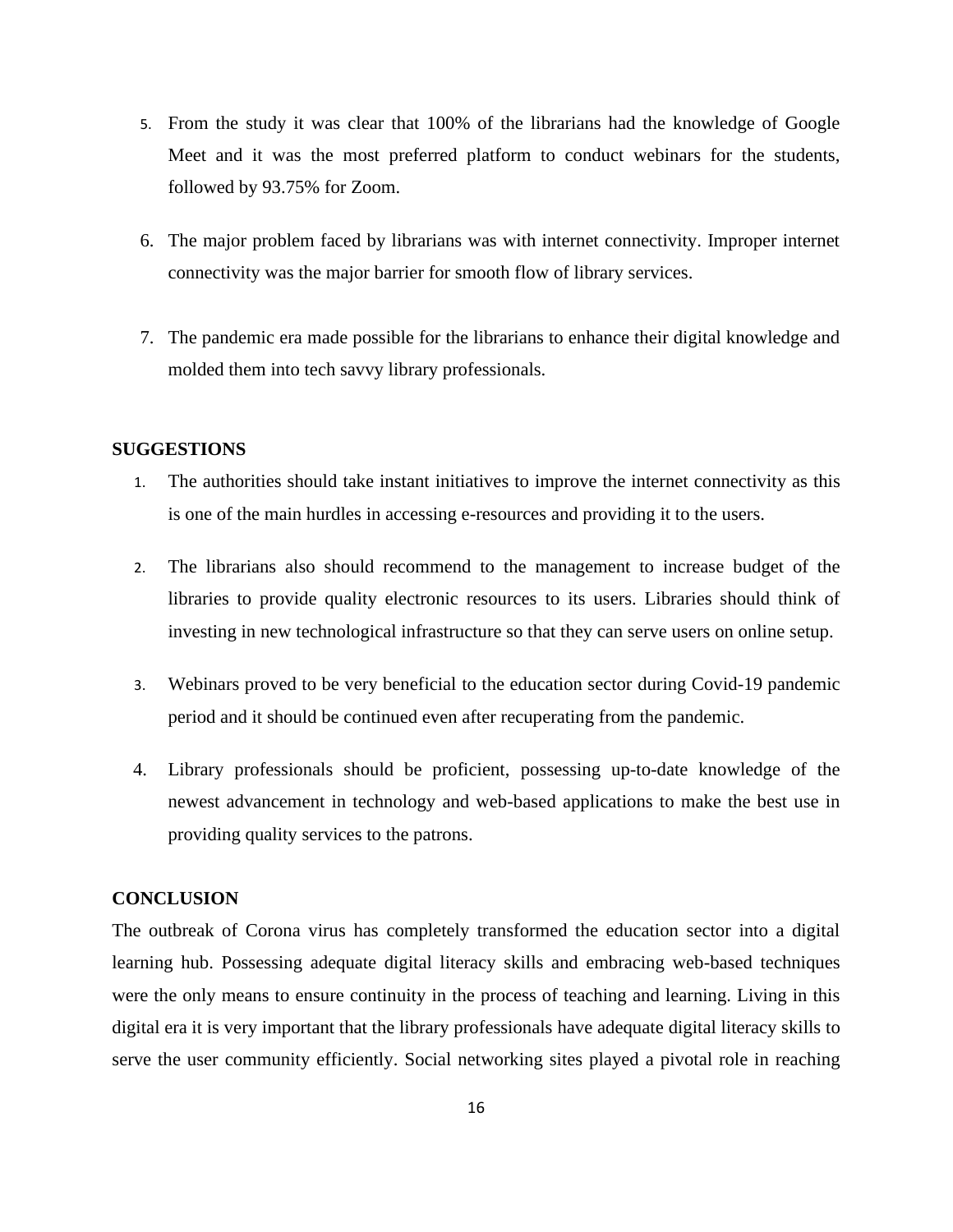out to the library patrons and satisfying their information needs. It is clearly seen from the study that WhatsApp is used by all the 16 librarians to provide library services during this difficult period. . The research study made it very clear that most of the library professionals have upgraded and procured several digital literacy skills such as social networking, web conferencing, internet research skills, electronic mailing, computer literacy and mobile phone literacy during the Covid-19 pandemic period. 87.5% of the librarians say that social networking sites aid in dissemination of information to the library patrons. 100% of the librarian's preferred National Digital Library as the best e-learning platform, followed by NLIST consortium which is 68.75%. As per the study, webinars proved to be very beneficial to the librarians during Covid-19 pandemic period and it should be continued even after recuperating from the pandemic. Throughout the pandemic period librarians have enormously gained ample of digital literacy skills.

### **REFERENCES**

- 1. Adil, S. A. (2020). Libraries beyond the COVID-19: New service models implications. In Paper presented at the 2nd international conference on emerging issues of information landscape (ICEIL2020),. Pakistan: University of Sargodha.
- 2. Adetayo, Adebowale J. and williams-ilemobola, O., (2021) "Librarians' generation and social media adoption in selected academic libraries in Southwestern, Nigeria. Library Philosophy and Practice (e-journal). 4984.
- 3. Ali, M. Y., & Gatiti, P. (2020). The COVID‐19 (Coronavirus) Pandemic: Reflections on the Roles of Librarians and Information Professionals. Health Information & Libraries Journal · , DOI: 10.1111/hir.12307.
- 4. Bhati, P., & Kumar, I. (2020). Role of Library Professionals in a Pandemic Situation Like COVID-19. International Journal of Library and Information Studies , 10 (2), 33-48.